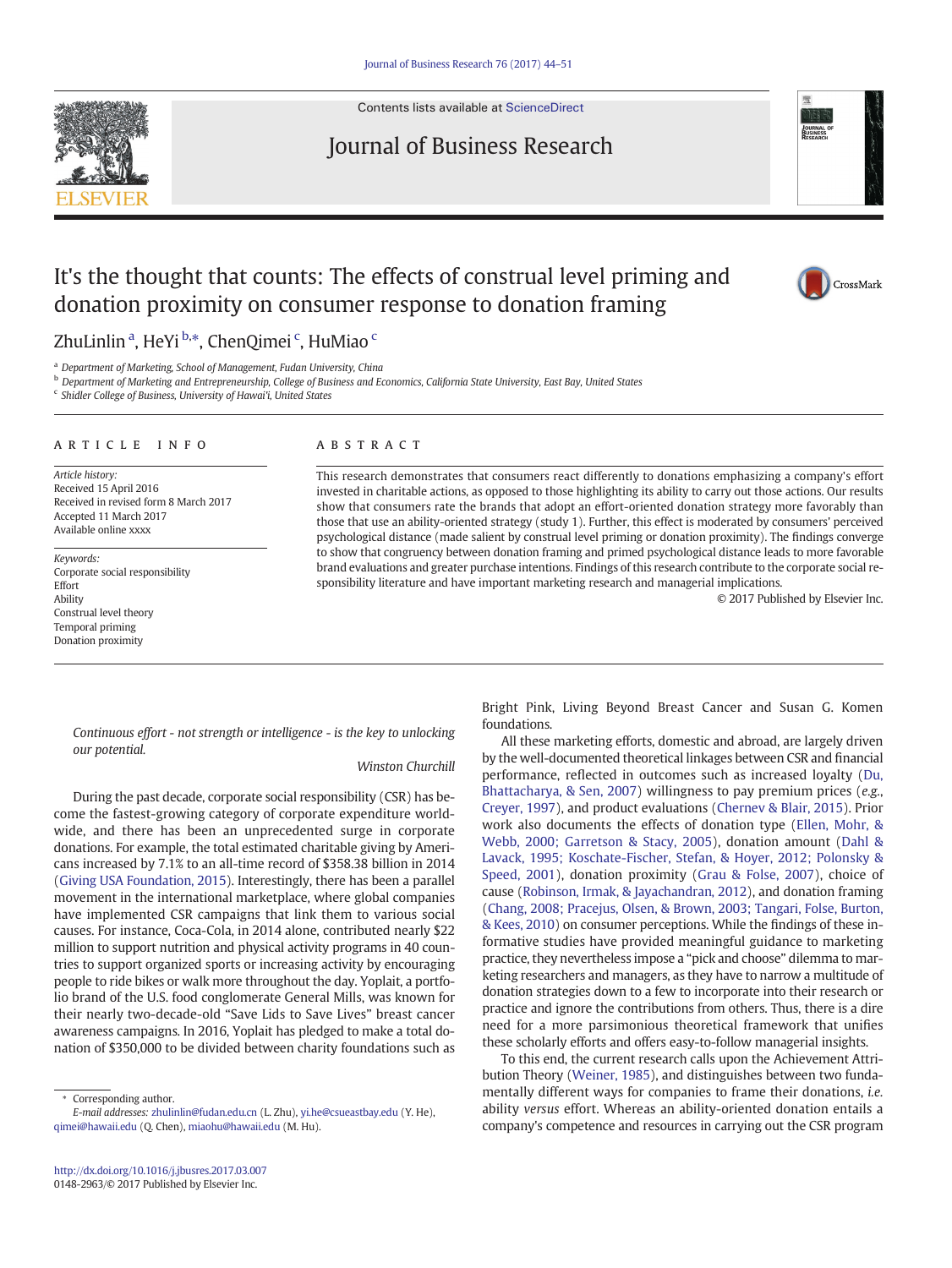

Fig. 1. Theoretical framework.

(e.g., The \$22 million that Coca-Cola contributed to healthy living programs worldwide signals its ability and competence), an effort-oriented donation reflects its commitment and willpower to engage in socially responsible activities (e.g., The numerous breast cancer awareness campaigns launched by Yoplait over nearly two decades demonstrate their effort and commitment to the cause.) Therefore, the current research contributes to the existing CSR literature by presenting ability- versus effort-oriented donation strategies as a theoretically novel moderator to the relationship between corporate CSR actions and consumers' evaluation of the corporation or the brand. Furthermore, the current research integrates multiple moderators of donation strategies identified in prior literature under a general theoretical framework of consumers' perceived psychological distance (made salient by construal level priming, temporal priming, or donation proximity). The current research also contributes to the construal level and psychological distance literatures by identifying the effects of psychological distance and construal level in the domain of donation and CSR strategy (Fig. 1).

In the next sections we first review the CSR literature and then introduce ability- versus effort-oriented donation framing to formulate our hypotheses. We then present the results of five studies designed to test our hypotheses.

#### 1. Theoretical background

#### 1.1. Corporate donation

The topic of corporate donations to charities is part of a larger concept, i.e., corporate social responsibility (CSR). CSR has been defined as a company's commitment to minimizing any harmful effects on society and maximizing its long-term beneficial impact [\(Mohr, Webb, & Harris,](#page-6-0) [2001; Petkus & Woodruff, 1992\)](#page-6-0). Among many possible CSR initiatives, corporate donation to charities is one common way for a company to engage in social responsibility and contribute to its community. A substantial body of research in this area has shown that corporate donations can positively influence consumers' attitudes and purchase behavior ([Arora & Henderson, 2007; Chang, 2008; Nan & Heo, 2007;](#page-6-0) [Pracejus & Olsen, 2004; Pracejus et al., 2003](#page-6-0)) through dissemination of donation information, cause-brand fit, and consumers' involvement. Prior work also documents the effects of donation framing [\(Bolton &](#page-6-0) [Mattila, 2015; Chang, 2008; Koschate-Fischer et al., 2012; Pracejus et](#page-6-0) [al., 2003](#page-6-0)) on consumer perceptions.

To illustrate, prior studies demonstrate that a donation strategy that signals a company's overall corporate ability or resources, e.g., a larger donation amount as opposed to a smaller amount, leads to more

positive consumer evaluations ([Chang, 2008; Folse, Niedrich, & Grau,](#page-6-0) [2010; Pracejus et al., 2003](#page-6-0)). [Folse et al. \(2010\)](#page-6-0) further shows that, as long as the donation is not outside the normally accepted or expected donation range stored in persuasion knowledge, greater corporate donation levels should yield more favorable consumer responses as greater donation amounts will elicit consumer inferences that the firm is altruistic and socially responsible. Other studies, however, advocate an alternative donation-framing strategy that emphasizes a corporation's effort in implementing a CSR campaign [\(Ellen et al., 2000](#page-6-0)). This proposition is based on the reasoning that successful corporate philanthropy should be carried out as a long-term effort, as opposed to a short-term campaign [\(Porter & Kramer, 2002](#page-6-0)), and the more effort that a firm invests in a CSR campaign, the more it will be perceived as being generous and caring (Ellen [et al., 2000\)](#page-6-0). Supporting this notion, [Ellen et al. \(2000\)](#page-6-0) finds that consumer evaluations are more positive for product donations (i.e. donation of tangible products organized by corporations) relative to cash donations (i.e. monetary donations by corporations), as product donations are perceived as requiring significantly more retailer efforts and logistical expenses than cash donations.

Within the CSR context, both strategies to frame donations (abilityversus effort-oriented) hold promise for enhancing the effectiveness of a CSR campaign designed to improve consumer attitudes and behaviors. It is, therefore, imperative to compare these two donation-framing strategies and identify the boundary conditions under which their effectiveness becomes more pronounced. We now continue by reviewing the theoretical underpinnings of these two donation strategies.

#### 1.2. Donation framing: ability versus effort

In order to investigate the relative effectiveness of ability versus effort donation-framing strategies, consumers' attribution of the company's intended actions needs to be considered. According to Achievement Attribution Theory [\(Weiner, 1985\)](#page-6-0), there are two main personal internal causes for an individual's goal attainment: ability and effort. The first one reflects the resources that an individual allocates to a goal; the more one spends, the more important the goal is to the individual [\(Naylor & Ilgen, 1984](#page-6-0)). The second one indicates that an individual works hard and persistently on the goal, never giving up, even when facing adversities and difficulties ([Locke, Latham, & Erez,](#page-6-0) [1988](#page-6-0)). Along a similar vein, [Holloway \(1988\)](#page-6-0) defines effort as pushing on, persisting, not giving up.While ability communicates "can do," effort expresses "want to do." [Patrick and Hagtvedt \(2012\)](#page-6-0) finds that "I can't do X" denotes an external focus on impediments or resource limitation, while "I don't do X" suggests a firmly entrenched attitude to emphasize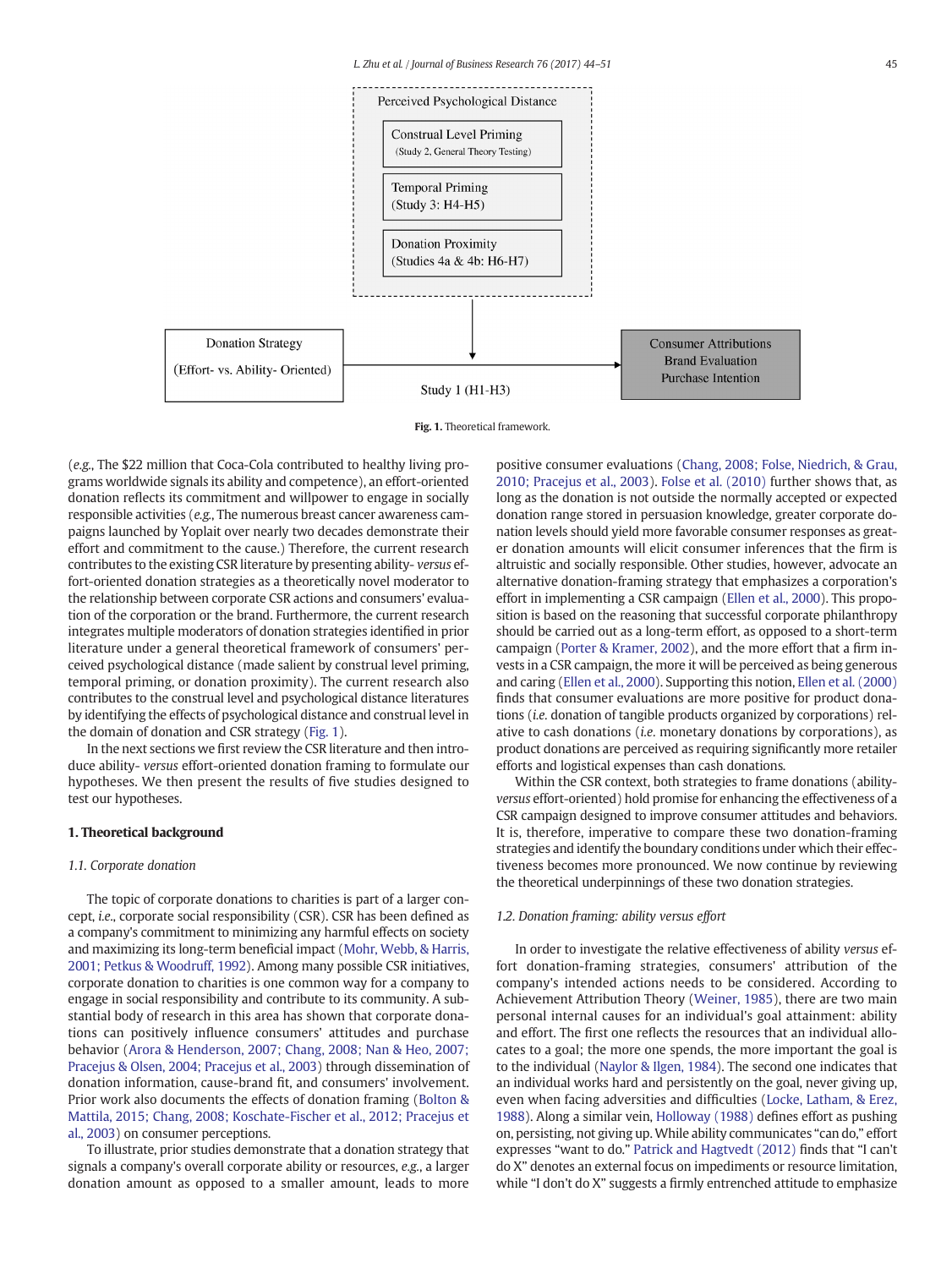<span id="page-2-0"></span>the personal will that drives the decision. The word "don't" reflects one's personal willpower and control.

[Biddle and Goudas \(1997\)](#page-6-0) observes that teachers and fellow students show a clear preference for working with students who demonstrate effort, which confirms prior research findings showing that effort is more welcomed than native talent. The underdog theory [\(Vandello, Goldschmied, & Richards, 2007](#page-6-0)) further documents a similar effect, that is, effort is a kind of compensation for lack of ability and resources, and that people usually are positively disposed to an underdog team or country. As for brands, external disadvantage, determination, and passion often help them win more consumer support, similar to the underdog team in a competition ([Paharia et al. 2011](#page-6-0)).

Given this, it is reasonable to argue that, within the context of CSR, donation strategies that emphasize corporate effort are more likely to demonstrate a company's goal commitment, eliciting consumer attributions of value-driven corporate donation motives. Specifically, consumers will be more likely to believe that these CSR actions are driven by sincere and benevolent motives and that firms engage in charitable activities because they care ([Alhouti, Johnson, & Holloway, 2016;](#page-6-0) [Vlachos & Tsamakos, 2009](#page-6-0)). On the other hand, donation strategies that reflect corporate ability more likely lead to consumer attributions of strategic-driven motives. Strategic-driven motives, according to [Vlachos and Tsamakos \(2009\),](#page-6-0) support attaining business goals (e.g., increase market share, create positive impressions). [Vlachos and](#page-6-0) [Tsamakos \(2009\)](#page-6-0) further argues that, while consumers may legitimize strategic-driven motives, since corporate survival requires attracting customers, the effectiveness of this strategy will be undermined by consumer suspicion and public cynicism, as consumers fear that a company's CSR programs will be discontinued in the case of weak financial performances ([Franklin, 2008\)](#page-6-0). In other words, value-driven motives often represent the dispositions and moral standards of the firm and are often viewed more positively, whereas strategic-driven motives represent profit-maximizing managerial inferences and are usually viewed more negatively. As such, we formally propose:

H1. Effort-oriented donation framing leads to more favorable brand evaluations than ability-oriented donation framing.

H2. Ability-oriented (versus effort-oriented) donation framing induces more strategic-driven consumer attributions.

H3. Effort-oriented (versus ability-oriented) donation framing induces more value-driven consumer attributions.

#### 1.3. Psychological distance: temporal priming and donation proximity

Another key inquiry of the current study is how donation framing (ability versus effort) used in CSR campaigns interacts with other factors in affecting campaign effectiveness. To this end, we call upon Construal Level Theory ([Liberman & Trope, 1998; Trope & Liberman, 2000](#page-6-0)) and propose that psychological distance may be an overarching construct accounting for a wide range of moderators identified in the CSR literature (e.g., temporal priming/framing, donation proximity, individual differences; [Grau & Folse, 2007; Tangari et al., 2010](#page-6-0)). Construal Level Theory ([Liberman & Trope, 1998; Trope & Liberman, 2000](#page-6-0)) postulates that objects and events that are psychologically proximal are represented as more concrete, contextualized, in low-level terms, and more concerned with how people do things; whereas objects and events that are psychologically distant are represented as more abstract, decontextualized, in high-level terms, and more concerned with why people do things. [Nussbaum, Trope, and Liberman \(2003\)](#page-6-0) conceptualizes personal situational constrains, similar to "I can't do X," as lowlevel construal that denotes an external focus on impediments or resource limitation; and individual dispositions, or "I don't do X," as high-level construal. Based on the central tenets of Construal Level Theory and Achievement Attribution Theory ([Weiner, 1985\)](#page-6-0), it is reasonable to argue that low-level construal is conceptually congruent with ability-oriented framing, and high-level construal is consistent with effort-oriented framing. Supporting this delineation, [Bolton and](#page-6-0) [Mattila \(2015\)](#page-6-0) find that CSR framed to signal competence is more congruent with low-construal and pragmatic mindsets whereas CSR framed to signal warmth is more consistent with high-construal and communal mindsets.

As prior research suggests that the construct of psychological distance has numerous dimensions, including temporal distance and spatial distance ([Fujita, Trope, Liberman, & Levin-Sagi, 2006](#page-6-0)), in this research, we will investigate the moderating effects of psychological distance via different angles. To start, we examine the temporal distance dimension. Using [Fromm's \(1976\)](#page-6-0) terminology, as temporal distance reduces, people shift from a "being" orientation to a "having" orientation. By contrast, when temporal distance increases, they give greater weight to their values and idealistic self. [Kivetz and Tyler \(2007\)](#page-6-0) argues that temporal distance shifts attention inward and therefore enhances preference for identity attributes (intrinsic reinforcements, such as moral values, that support one's true self) over instrumental attributes (benefits, such as money, that enable obtaining other positive outcomes). Therefore, personal values (e.g., social equality, respect for tradition, security) are commonly viewed as abstract, superordinate cognitive constructs that provide continuity and meaning under changing environmental circumstances and serve as trans-situational goals that guide action [\(Eyal, Sagristano, Trope, Liberman, & Chaiken, 2009;](#page-6-0) [Schwartz, 1992](#page-6-0)). Supporting this proposition, prior research [\(Fujita,](#page-6-0) [Eyal, Chaiken, Trope, & Liberman, 2008](#page-6-0)) finds that communication messages that speak to value-expressive (e.g., environmentally friendly) relative to utilitarian (e.g., convenient to use) concerns are more persuasive for consumers in a future-oriented, i.e. high temporal distance, mindset.

Following the above theories on temporal priming and construal level, we propose that donation framing (ability versus effort) effects on consumer evaluations will be contingent upon the individuals' temporal orientation that is made salient by situational priming. Temporal priming focused on the present will lead to more positive brand evaluations if a company adopts a donation framing that emphasizes ability relative to effort, because an ability-oriented strategy addresses the resources to carry out an intention and how things get done, which is more congruent with low-level construal or a present orientation. On the other hand, temporal priming focused on the future will lead to more positive brand evaluation if an effort- (versus ability-) oriented strategy is employed, because this strategy induces more value-driven consumer attributions and speaks to why a company engages in CSR and, therefore, reflects a high-level construal and is more in line with a future orientation. In total, we posit:

H4. When consumers are primed to be focused on the present, an ability-oriented donation framing will lead to more favorable brand evaluations than an effort-oriented donation framing.

H5. When consumers are primed to be focused on the future, an effortoriented donation framing will lead to more favorable brand evaluations than an ability-oriented donation framing.

Donation Proximity, the distance between the donation activities and the consumer [\(Grau & Folse, 2007\)](#page-6-0), represents one specific cue conveyed in CSR campaigns relevant to consumer reactions. As noted earlier, the central tenets of Construal Level Theory associated with psychological distance can also be applied to spatial proximity ([Fujita](#page-6-0) [et al. 2006\)](#page-6-0). For example, strong arguments stressing essential, abstract, and global (i.e., high-level) features are more likely to be persuasive for products that are produced in a spatially distant location (such as a foreign country) than those produced in a near location (such as a nearby town). Along a similar vein, [Grau and Folse \(2007\)](#page-6-0) argues that donations made to a consumers' local community will signal a more concrete or tangible value of the campaign (i.e., low-level construal), which is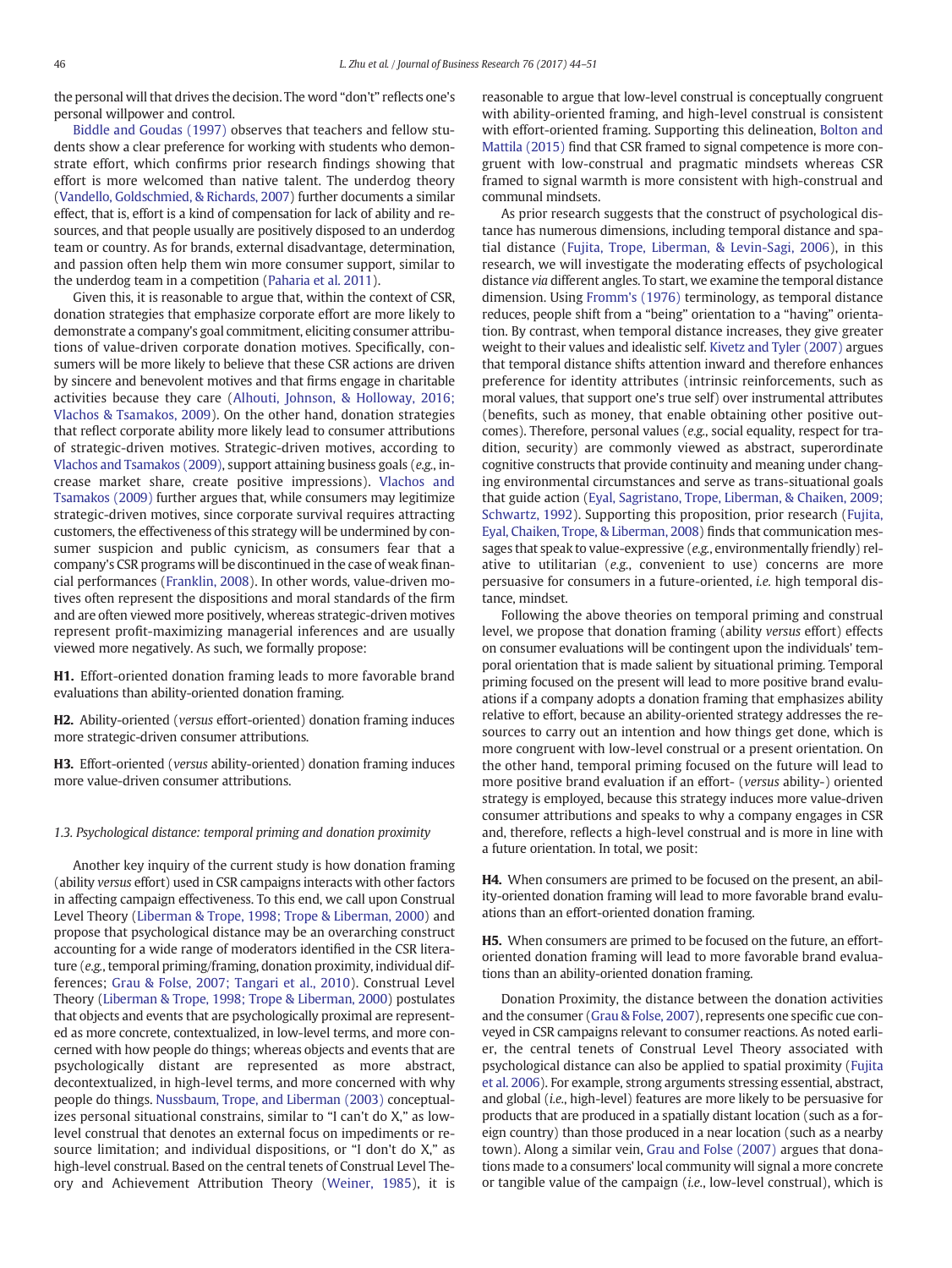<span id="page-3-0"></span>often interpreted as having an immediate influence. As noted earlier, an ability-oriented donation framing is more consistent with such lowlevel construal, whereas an effort-oriented donation framing is more congruent with high-level construal where the donations were made to a more distant community. Such congruency may lead to not only more positive brand evaluations, but also greater purchase intentions. Therefore, we formally propose:

H6. When a donation is targeted to a proximal location, an ability-oriented donation framing will lead to more favorable brand evaluations and greater purchase intentions than an effort-oriented donation framing.

H7. When a donation is targeted to a distant location, an effort-oriented donation framing will lead to more favorable brand evaluations and greater purchase intentions than an ability-oriented donation framing.

#### 2. Study 1: ability versus effort donation framing

#### 2.1. Method

In study 1, we tested our hypotheses that an ability versus effort donation framing would influence brand evaluations ([H1](#page-2-0)) and that each type of donation framing will lead to different consumer attributions and reactions ([H2 and H3\)](#page-2-0). Respondents were recruited through Amazon Mechanical Turk and data were collected through an online survey. Sixty-nine American consumers participated in study 1(45% male; Age range of 20–35: 39.1%, 36–55: 44.9%).

#### 2.2. Design and procedure

Study 1 featured a 2 (ability versus effort) donation framing one-factor within-subjects design. The manipulation of donation framing was carried out by a news report that described donations made to an Environmental Protection Organization by a company that manufactured food and beverage products. The Environmental Protection Organization is dedicated to environmental causes, such as water, environment, healthy living and social advancement. In the ability-oriented donation framing condition, the company was reported to have made one donation of \$3,000,000 to this organization in the preceding five years, whereas in the effort-oriented condition, the company was reported to have made 20 donations of \$150,000 each to the same organization during the preceding five years. Prior to study 1, in-depth interviews were conducted with 11 individuals to ensure that the donation amount and frequency were generally consistent with consumer expectations. Messages that emphasize the absolute dollar amount of the donation signal that the company has the ability or resources to engage in a socially responsible cause, that is, an ability-oriented strategy; whereas messages that focus on the frequency of donations are interpreted as the company's commitment and effort towards the CSR campaign (i.e., an effort-oriented strategy).

After exposure to the manipulation, all subjects were directed to complete an online survey. To ensure the effectiveness of the donation framing manipulation, participants were asked to rate the company's ability in achieving its CSR goals (e.g., "Has the ability to implement its socially responsible intentions," and "Has abundant resources and is effective at achieving its socially responsible goals; [Kervyn, Fiske, &](#page-6-0) [Malone, 2012](#page-6-0)). The company's level of CSR effort was measured by two items adapted from [Vandello et al. \(2007\)](#page-6-0); [Ellen et al., 2000;](#page-6-0) e.g., "The company works hard and persistently in achieving its socially responsible goals;" "This company invests a great deal of effort in carrying out its socially responsible activities"). In addition, the brand personality scale ([Aaker, Vohs & Mogilner, 2010\)](#page-6-0) was included to compute the competence index (competent, effective, efficient) and the warmth index (warm, kind, generous) associated with the brand.

Consumer attributions were measured by six items (strategic-driven attributions: "This company hopes to increase profits by making this contribution"; "This company will get more customers by making this contribution"; "This company will keep more customers by making this offer"; value-driven attributions: "This company is trying to give back something to the community"; "This company has a long-term interest in the community"; "This company feels morally obligated to help"; [Vlachos & Tsamakos, 2009; Walsh & Bartikowski, 2013\)](#page-6-0). Brand evaluation was measured by four items from [Nan and Heo \(2007\)](#page-6-0); "extremely favorable/unfavorable," extremely positive/negative," "extremely like/dislike," and "extremely social responsible/ irresponsible"). All measures in this research employed seven-point scales. Finally, subjects answered questions about their gender and age. Scale reliabilities ranged from 0.71 to 0.95. The items were averaged to obtain composite scores for the main constructs.

#### 2.3. Results and discussion

Supporting the effectiveness of the donation framing manipulation, an analysis revealed that the two donation strategies led to significantly different consumer perceptions. Consumers believed that the company that adopted an effort-oriented donation-framing strategy made a greater effort in achieving CSR goals ( $M_{\text{Ablity}} = 4.74$  versus  $M_{\text{Effort}} =$ 6.15,  $t(67) = 5.61$ ,  $p < 0.01$ ), and was warmer ( $M_{\text{Ability}} = 5.03$  versus  $M_{\text{Effort}}= 6.07$ ,  $t(67)= 4.20$ ,  $p < 0.01$ ), and then the company that implemented an ability-oriented strategy. By contrast, consumers perceived the company that made ability-oriented donations as having more ability and resources in implementing CSR intentions ( $M_{\text{Ablity}} = 5.92$  versus  $M_{\text{Effort}} = 5.44$ ,  $t(67) = -2.33$ ,  $p = 0.01$ ) than the company that made effort-oriented donations. Therefore, the donation framing manipulation was successful.

Further analysis revealed that, compared with ability-oriented donation framing, effort-oriented donation framing led to more favorable brand evaluations ( $M_{\text{Ability}} = 5.36$  versus  $M_{\text{Effort}} = 6.31$ ,  $t(67) = 3.69$ ,  $p < 0.01$ ). As such, [H1](#page-2-0) was supported. Also, we discovered that abilityoriented (versus effort-oriented) donation framing induced more strategic-driven consumer attributions ( $M_{\text{Ability}} = 5.14$ ,  $M_{\text{Effort}} = 5.03$ ,  $t(67) = -0.51$ ,  $p = 0.30$ ), although the effect was non-significant, whereas effort-oriented (versus ability-oriented) donation framing significantly induced more value-driven consumer attributions ( $M_{\text{Ability}} =$ 5.03,  $M_{\text{Effort}} = 6.07$ ,  $t(67) = 2.94$   $p < 0.01$ ).

Study 1 provides general support for our hypotheses that predict the main effects of donation framing on brand evaluation and consumer attributions. Consistent with our predictions, the effort-oriented donation framing leads to more favorable brand evaluation and induces more value-driven consumer attributions than the ability-oriented donation framing. Studies 2–4 are designed to examine the important moderator, i.e., psychological distance, on donation framing effects. Study 2 investigates the underlying mechanism of the moderating effect by testing the theoretical linkage between the general construal level theory and donation framing. Studies 3 and 4 test the moderating role of psychological distance on two of its important dimensions: temporal distance (temporal priming) and spatial distance (donation proximity).

#### 3. Study 2: construal level

#### 3.1. Method

Study 2 featured a 2 donation framing (ability versus effort)  $\times$  2 construal level (low versus high) between-subjects factorial design. One hundred and thirty-four students (40% male;  $M_{\text{age}} = 22$ ) from a major Chinese university were randomly assigned to one of the four experimental conditions. The manipulation stimuli for donation framing were similar to those used in study 1, except that, to enhance the external validity of our research, we chose a different social cause in study 2—i.e., the donations were made to an education foundation dedicated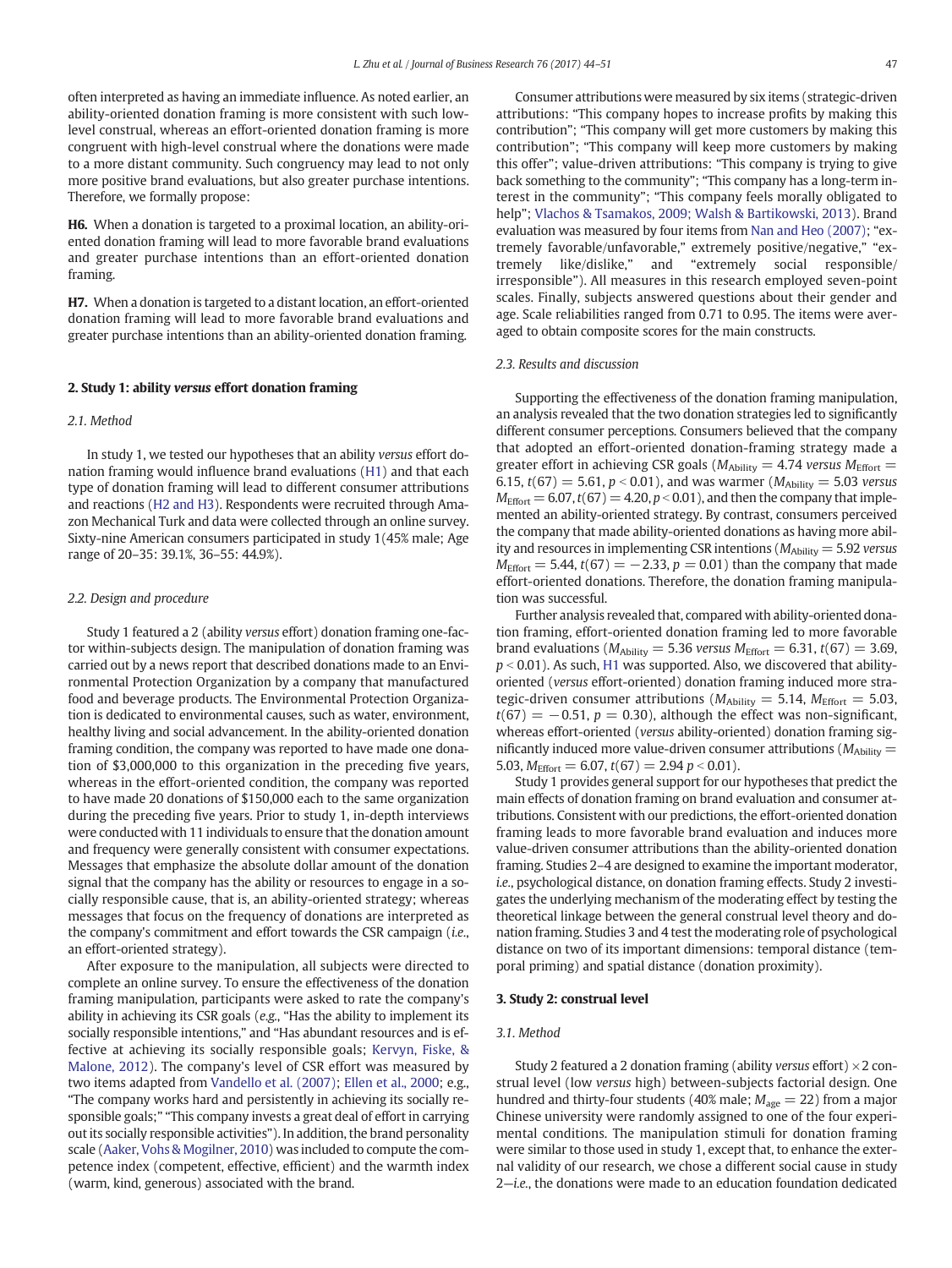<span id="page-4-0"></span>to reducing student dropout rates and improving educational facilities. To manipulate construal level, [Freitas, Gollwitzer, and Trope \(2004\)](#page-6-0) technique was used to prime different construal level mindsets. The low-construal (concrete) mindset was made accessible by asking participants to answer questions related to how they would engage in a given activity (e.g., "How do you maintain good health?"), whereas the high construal (abstract) mindset was induced by generating answers as to why participants would engage in a certain activity, (e.g., "Why do you maintain good health?"). Additionally, we asked participants to think either: increasingly concretely about the activity by successively indicating how they would engage in it as well as the lowerlevel activities comprising it (low-construal), or increasingly abstractly about the activity by successively indicating why they would engage in it as well as the higher-level goals served by it (high-construal). The measures for brand evaluation ( $\alpha = 0.87$ ) were the same as in study 1.

#### 3.2. Results

A 2 donation framing  $\times$  2 construal level full-factorial ANOVA was performed on brand evaluation. The results yielded a significant main effect of construal level on brand evaluation ( $p = 0.04$ ); more importantly, this effect was qualified by a significant interaction effect involving donation framing and construal level on brand evaluation  $(F(1130) = 4.92, p = 0.03).$ 

Further analysis demonstrated that participants with a low construal mindset rated the brand that made ability-oriented donations more favorably ( $M_{\text{Ability}} = 4.97$ ) than the one that made effort-oriented donations ( $M_{\text{Effort}} = 4.57$ ,  $t(72) = -1.82$ ,  $p = 0.04$ ). The effect was reversed for participants in a high construal mindset ( $M_{\text{Ablitiv}} = 4.85$ ) versus  $M_{\text{Effort}} = 5.23$ ,  $t(58) = 1.35$ ,  $p = 0.09$ ; see Table 1), however, while the direction of the effect supported our proposition, the contrast effect here was non-significant.

#### 3.3. Discussion

In study 2, we demonstrate that the effect of donation framing on brand evaluation is largely contingent upon the consumers' temporary mindset (low construal versus high construal) made salient by situational priming. In particular, an ability-oriented strategy results in more favorable brand evaluations when consumers are in a low construal level mindset, however, in a high construal level mindset, the effect of donation priming was non-significant albeit displaying the differences in the proposed direction. These interesting findings provide partial support to the theoretical mechanism underlying our further

#### Table 1

Studies 2–4: descriptive statistics.

predictions (i.e., H4–[H7\)](#page-2-0), based on construal level theory—that is, the moderating role of temporal priming (study 3) and donation proximity (study 4).

#### 4. Study 3: temporal priming

#### 4.1. Method

Study 3 featured a 2 donation framing (ability versus effort)  $\times$  2 temporal priming (present versus future) between-subjects factorial design. One hundred and fourteen students (61% male; 96% between the ages of 21–25) from a major American university were randomly assigned to one of the four experimental conditions. The manipulation stimuli for donation framing were similar to those used in studies 1 and 2. In study 3, the ability-oriented donation framing was described as, "donated once, in the amount of close to \$3,000,000," and effort-oriented donation framing was described as, "made 20 donations, each of an amount close to \$150,000." In study 3, the selected charity context was similar to that of study 1, that is, environment protection. Similar to the approach used in prior research [\(Liu & Aaker, 2007](#page-6-0)), the temporal priming manipulation was carried out by asking participants to envision their life in the near or distant future. Specifically, the participants were asked to write 50–100 words on "what they will be like" and "what they will be doing" next week or in 50 years. The measure for brand evaluation ( $\alpha = 0.90$ ) was the same as in studies 1 and 2.

#### 4.2. Results

To test H4–[H5,](#page-2-0) a 2 donation framing  $\times$  2 temporal priming full-factorial ANOVA was performed on brand evaluation. The results yielded a significant interaction effect involving donation framing and temporal priming on brand evaluation ( $F(1,78) = 4.05$ ,  $p < 0.05$ ). No other effect was significant. Further analysis showed that, when primed to be present oriented, participants rated the brand that engaged in ability-oriented donations slightly more favorably ( $M_{\text{Ability}} = 5.71$ ) than the one that engaged in effort-oriented donations ( $M_{\text{Effort}} = 5.39$ ,  $t(41) = -1.21$ ,  $p = 0.12$ ; whereas effort-oriented donations led to more favorable brand evaluation than ability-oriented donations when participants were primed to be future oriented, ( $M_{\text{Ability}} = 5.33$  versus  $M_{\text{Effort}} =$ 5.75,  $t(41) = 1.54$ ,  $p = 0.06$ , see Table 1), however, the effects didn't approach statistical significance.

| Study 2                 |                   | Low-construal                                 |                                              | High-construal                                |                                              |  |
|-------------------------|-------------------|-----------------------------------------------|----------------------------------------------|-----------------------------------------------|----------------------------------------------|--|
|                         |                   | Ability-oriented donation<br>$(n = 36)$       | Effort-oriented donation<br>$(n = 38)$       | Ability-oriented donation<br>$(n = 30)$       | Effort-oriented donation<br>$(n = 30)$       |  |
| <b>Brand Evaluation</b> | Mean<br><b>SD</b> | 4.97<br>0.96                                  | 4.57<br>0.96                                 | 4.85<br>1.23                                  | 5.23<br>0.95                                 |  |
| Study 3                 |                   | Present                                       |                                              |                                               | Future                                       |  |
|                         |                   | Ability-oriented donation<br>$(n = 23)$       | Effort-oriented donation<br>$(n = 19)$       | Ability-oriented donation<br>$(n = 23)$       | Effort-oriented donation<br>$(n = 19)$       |  |
| <b>Brand Evaluation</b> | Mean<br><b>SD</b> | 5.71<br>0.91                                  | 5.39<br>0.66                                 | 5.33<br>0.99                                  | 5.75<br>0.74                                 |  |
| Study 4                 |                   | Near                                          |                                              | Distant                                       |                                              |  |
|                         |                   | Ability-oriented donation (a/b)<br>$(n = 35)$ | Effort-oriented donation (a/b)<br>$(n = 34)$ | Ability-oriented donation (a/b)<br>$(n = 34)$ | Effort-oriented donation (a/b)<br>$(n = 36)$ |  |
| <b>Brand Evaluation</b> | Mean<br><b>SD</b> | 4.84/6.19<br>0.82/0.70                        | 4.56/5.73<br>0.89/1.04                       | 4,71/5.06<br>1.10/0.99                        | 5.11/6.20<br>0.97/0.69                       |  |
| Purchase Intention      | Mean<br><b>SD</b> | 4.63/4.94<br>1.24/0.85                        | 4.15/4.50<br>1.05/1.06                       | 4.18/4.12<br>1.19/1.10                        | 4.64/5.10<br>1.05/0.78                       |  |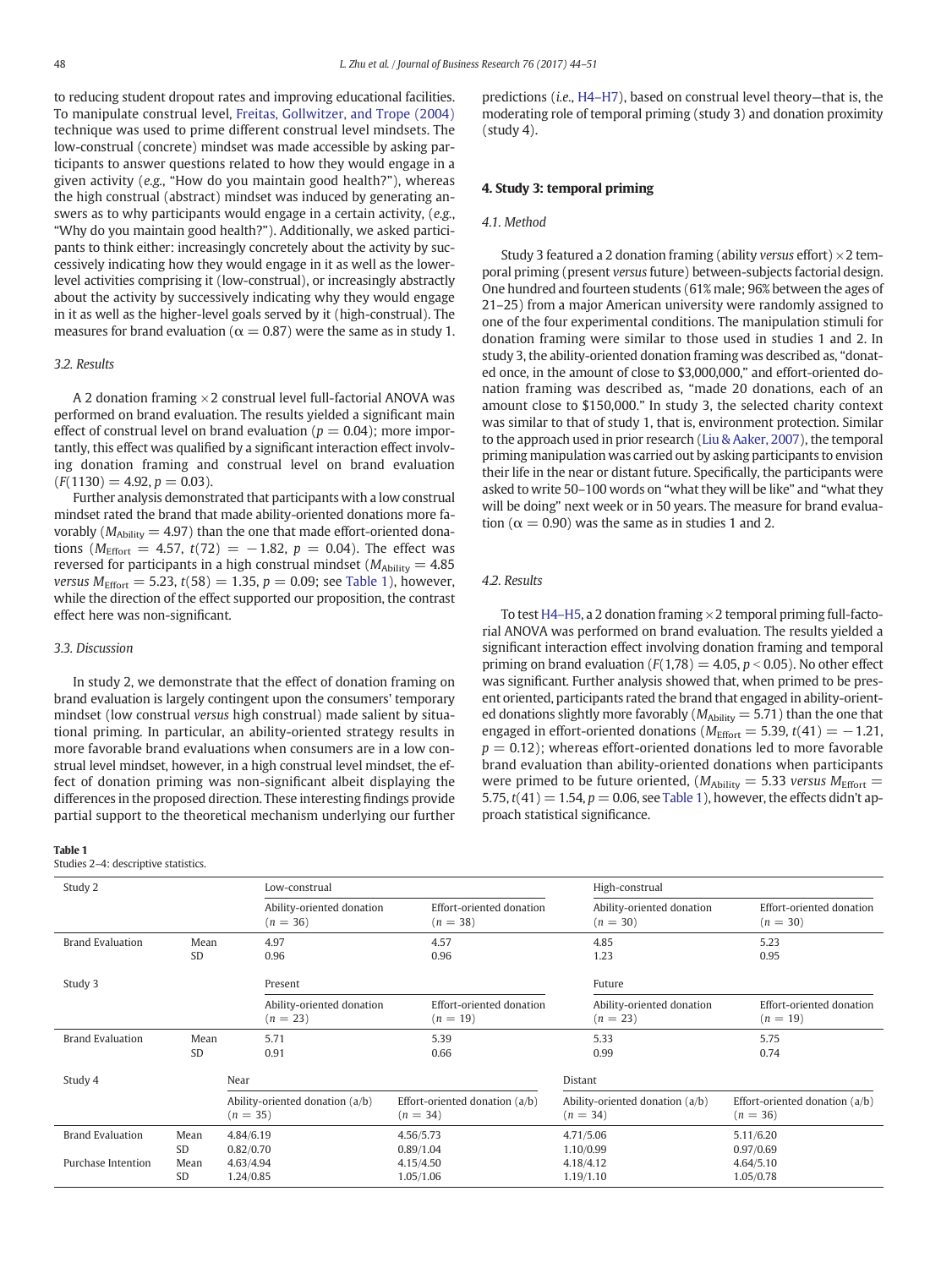#### 5. Study 4: donation proximity

#### 5.1. Study 4a

Study 4a featured a 2 donation framing (ability versus effort)  $\times$  2 donation proximity (near versus distant) between-subjects factorial design. One hundred and forty students (44% male;  $M_{\text{age}} = 22$ ) from a major Chinese university participated in study 4a. The manipulation stimuli for donation framing were similar to those used in prior studies in this research. To manipulate donation proximity, the participants were told that the donations were made to a charitable organization near the company's location (eastern China) or far away from its location. The university from which we collected the data was located in the same city as the company described in the stimuli. In addition to brand evaluation ( $\alpha = 0.86$ ), purchase intention was also measured by asking respondents to indicate their purchase intention towards the products produced the company in the news report (e.g., "If I am planning to buy a product of this type, I will choose this product"; "There is great possibility that I will buy this product"; "I am willing to pay a little more for this product";  $\alpha = 0.84$ ; Tian et al. 2011).

To test H6–[H7,](#page-3-0) a 2 donation framing  $\times$  2 donation proximity full-factorial ANOVA was performed on brand evaluation. The results yielded a significant interaction effect involving donation framing and donation proximity on brand evaluation ( $F(1135) = 4.56$ ,  $p = 0.03$ ). No other effect was significant. Further analysis revealed that, when a donation was made to a local foundation, participants rated the brand that engaged in an ability-oriented donation more favorably ( $M_{\text{Ablity}} = 4.84$ ) than the one that engaged in effort-oriented donations ( $M_{\text{Effort}} = 4.56$ ,  $t(67) = -1.38$ ,  $p = 0.08$ ), however, the effect was marginally significant. When the donation was made to a foundation located in a distant location, effort-oriented donations led to more favorable brand evaluation than ability-oriented donations ( $M_{\text{Ablity}} = 4.71$  versus  $M_{\text{Effort}} =$ 5.11,  $t(68) = 1.65$ ,  $p = 0.05$ , see [Table 1](#page-4-0)).

The analysis on purchase intention yielded similar results. In particular, the interaction effect involving donation framing and donation proximity was significant on brand evaluation ( $F(1135) = 6.01$ ,  $p =$ 0.02). No other effect was significant. Further analysis revealed that, when a donation was made to a local foundation, participants indicated higher likelihood to purchase the brand engaged in an ability-oriented donation than the one that engaged in effort-oriented donations  $(M_{\text{Ability}} = 4.63 \text{ versus } M_{\text{Effort}} = 4.15, t(67) = -1.74, p = 0.04$ ). The effect was reversed when the donation was made to a distant location  $(M_{\text{Ablity}} = 4.18$  versus  $M_{\text{Effort}} = 4.64$ ,  $t(68) = 1.73$ ,  $p = 0.05$ ; see [Table 1](#page-4-0)).

#### 5.2. Study 4b

To enhance the external validity of our research, study 4b was designed to replicate study 4a, using an American non-student sample recruited through Amazon Mechanical Turk. One hundred and fifty-six American consumers (44% male; Age range of 20–35: 59%; 36–55: 33.3%) participated in study 4b by completing an online questionnaire. The study design, manipulation stimuli and measures in study 4b were consistent with those used in Study 4a.

Consistent with study 4a, the analysis demonstrated that, when a donation was made to a local foundation, participants rated the brand that engaged in an ability-oriented donation more favorably ( $M_{\text{Ablity}} =$ 6.19) and indicated higher brand purchase intentions ( $M_{\text{Ability}} = 4.94$ ) than the brand that engaged in effort-oriented donations (brand evaluation:  $M_{\text{Effort}} = 5.73$ ,  $t(71) = -2.21$ ,  $p = 0.02$ ; purchase intention:  $M_{\text{Effort}} = 4.50, t(71) = -1.95, p = 0.03$ . The effect was reversed when the donation was made to a distant location (brand evaluation:  $M_{\rm Ability} = 5.06$  versus  $M_{\rm Effort} = 6.20$ ,  $t(81) = 6.12$ ,  $p < 0.01$ ; purchase intention:  $M_{\text{Ablity}} = 4.12 \text{ versus } M_{\text{Effort}} = 5.10, t(81) = 4.70, p < 0.01$ ; see [Table 1](#page-4-0)). The consistency of the findings yielded in the American nonstudent sample in study 4b suggested robustness in the overarching theory underlying our [H6 and H7](#page-3-0).

#### 6. General discussion

Corporate social responsibility has recently gained its momentum and continues to be regarded as a viable promotional strategy for companies attempting to improve or sustain a favorable image or reputation among consumers [\(Brown, Dacin, Pratt & Whetten, 2006\)](#page-6-0). Prior CSR research documents a variety of corporate donation strategies (e.g., product versus money, [Garretson & Stacy, 2005;](#page-6-0) local versus distant donation, [Grau & Folse, 2007](#page-6-0); temporal frame of donation message, [Tangari et al.,](#page-6-0) [2010](#page-6-0)) and their effects on consumer evaluations. Our research contributes to the existing CSR literature by comprehensively examining ability- versus effort-oriented donation strategies as a conceptually novel and managerially relevant moderator to the relationship between CSR actions and consumers' brand evaluations. Our findings show that, an effort-oriented strategy results in more value-driven consumer attributions (altruistic and sincere) and warmer brand perceptions than an ability-oriented strategy. As warmth and value dimensions are often more diagnostic in the CSR domain for brand evaluation, consumers rate the brands that adopt an effort-oriented strategy more favorably than those that use an ability-oriented strategy (study 1).

The present research further contributes to the CSR and donations literatures by demonstrating that the effectiveness of the donation framing is critically moderated by consumer's perceived psychological distance (made salient by construal level priming or donation proximity). The findings from studies 2, 3, 4a, and 4b converge to show that congruence between donation framing and primed psychological distance leads to more favorable brand evaluations and greater purchase intentions compared with incongruence. In particular, relative to an effortoriented strategy, an ability-oriented strategy results in more favorable brand evaluations when consumers are in the low construal level mindset (study 2). Similarly, when the donation is made to a local foundation, participants rated the brand that engages in ability-oriented donations more favorably, and the effect is reversed when the donation is made to a distant location (Studies 4a and 4b).

The current work also provides important managerial insights and implications to guide marketing practices. First, our results suggest that an effort-oriented strategy is generally more effective than an ability-oriented strategy in terms of managing consumers' evaluations towards the brand. Therefore, this research advances the collective knowledge regarding how to effectively design CSR campaigns by recommending corporations use an effort-oriented strategy and adapt a long-term orientation when designing and executing corporate philanthropy or CSR campaigns and actions.

Moreover, by examining the congruency effect of donation framing and psychological distance (e.g., construal level and donation proximity), our research helps to further optimize the CSR campaigns based on the characteristics of their target audiences and objectives. The current results suggest that, whereas an ability-oriented strategy may be more effective for charitable donations associated with immediate results (e.g., a disaster relief fund) or made to a local community, an effort-oriented strategy may better serve the company when the committed social causes require persistence (e.g., a preventive educational mission) or are located in a distant area. All these findings should assist marketers in answering important strategic questions related to CSR strategy.

Several limitations of our studies should be acknowledged. One limitation is that the findings are based on laboratory experiments and utilized a college-based sample in several of our studies. Further replications of those results among other populations such as in field experiments would be valuable extensions of the current research. A second limitation is that while findings from study 3 are directional consistent with our predictions, the results are non-significant. A possible explanation is that study 3 uses direct instructions to prime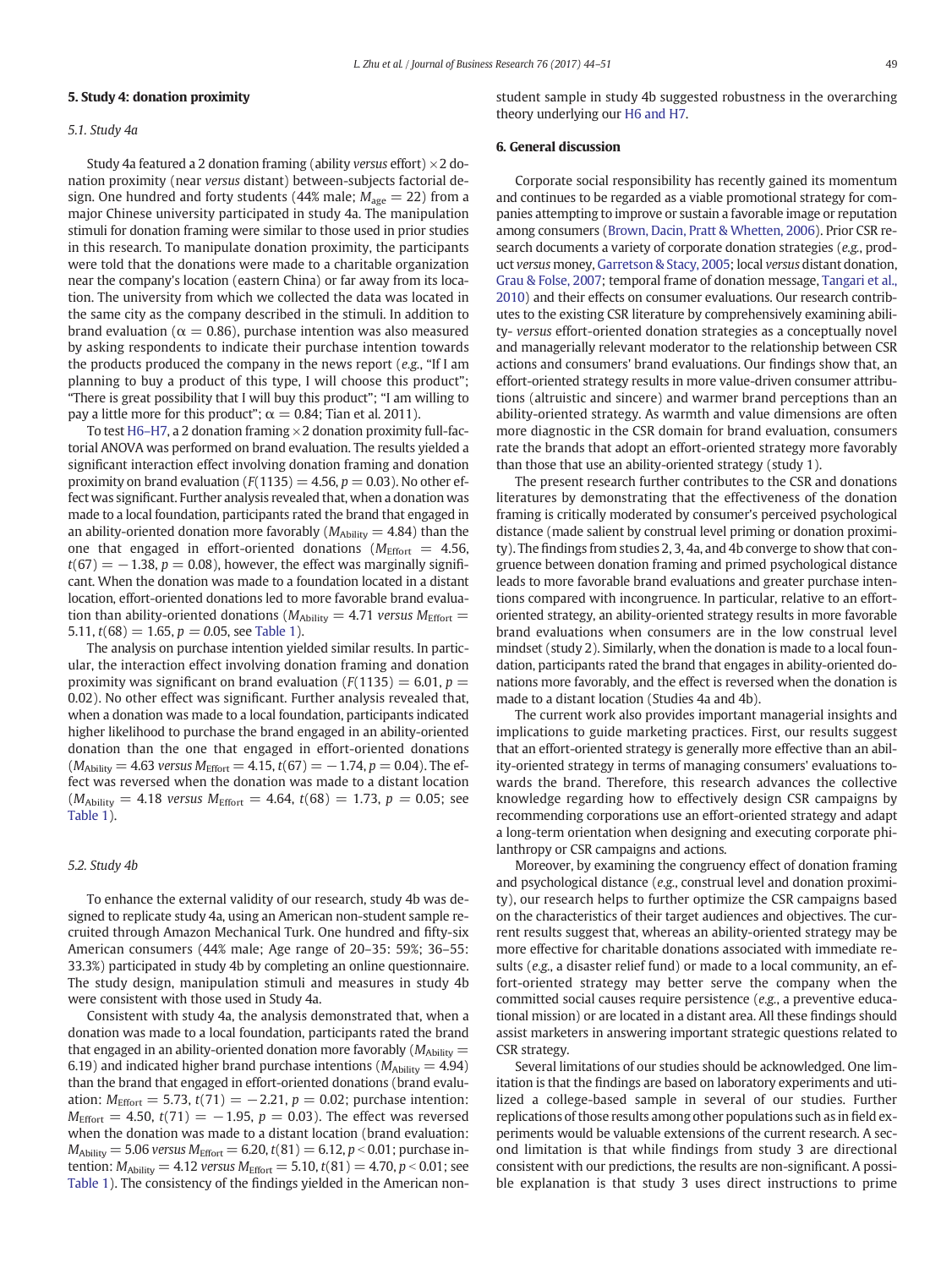<span id="page-6-0"></span>participants' temporal orientation. Although this approach serves the theoretical goal of this research, it does not mirror the actual CSR practice. Given this, further research may apply CSR campaign characteristics to elicit an individual's temporal orientation. Certainly, more work needs to be done before we have a complete understanding of abilityversus effort-oriented CSR strategies. For example, while this research operationalizes this general construct by donation strategies, further research along these lines may replicate these findings with respect to other CSR programs (e.g., walkathons, volunteering programs). Since the dimensions of construal level theory go beyond the temporal and spatial distance dimensions in the current research (Liviatan, Trope, & Liberman, 2008; Stephan, Liberman, & Trope, 2010), further research that examines the interaction between CSR strategy and other psychological distance dimensions, such as perceived social distance between consumers and those being helped by the social causes, could be an interesting area for scholarly exploration.

### References

- Aaker, J., Vohs, K. D., & Mogilner, C. (2010). Nonprofi[ts are seen as warm and for-pro](http://refhub.elsevier.com/S0148-2963(17)30094-2/rf9000)fits as [competent: Firm stereotypes matter.](http://refhub.elsevier.com/S0148-2963(17)30094-2/rf9000) Journal of Consumer Research, 37(2), 224–237.
- Alhouti, S., Johnson, C. M., & Holloway, B. B. (2016). [Corporate social responsibility au](http://refhub.elsevier.com/S0148-2963(17)30094-2/rf0010)[thenticity: Investigating its antecedents and outcomes.](http://refhub.elsevier.com/S0148-2963(17)30094-2/rf0010) Journal of Business Research, 69[\(3\), 1242](http://refhub.elsevier.com/S0148-2963(17)30094-2/rf0010)–1249.
- Arora, N., & Henderson, T. (2007). [Embedded premium promotion: Why it works and](http://refhub.elsevier.com/S0148-2963(17)30094-2/rf0015) [how to make it more effective.](http://refhub.elsevier.com/S0148-2963(17)30094-2/rf0015) Marketing Science, 26(4), 514–531.
- Biddle, S., & Goudas, M. (1997). [Effort is virtuous: Teacher preferences of pupil effort, abil](http://refhub.elsevier.com/S0148-2963(17)30094-2/rf0025)[ity and grading in physical education.](http://refhub.elsevier.com/S0148-2963(17)30094-2/rf0025) Educational Research, 39(3), 350–355.
- Bolton, L. E., & Mattila, A. S. (2015). [How does corporate social responsibility affect con](http://refhub.elsevier.com/S0148-2963(17)30094-2/rf0030)[sumer response to service failure in buyer](http://refhub.elsevier.com/S0148-2963(17)30094-2/rf0030)–seller relationships? Journal of Retailing, 91[\(1\), 140](http://refhub.elsevier.com/S0148-2963(17)30094-2/rf0030)–153.
- Brown, T. J., Dacin, P. A., Pratt, M. G., & Whetten, D. A. (2006). [Identity, intended image,](http://refhub.elsevier.com/S0148-2963(17)30094-2/rf9005) [construed image, and reputation: An interdisciplinary framework and suggested ter](http://refhub.elsevier.com/S0148-2963(17)30094-2/rf9005)minology. [Journal of the Academy of Marketing Science](http://refhub.elsevier.com/S0148-2963(17)30094-2/rf9005), 34(2), 99–106.
- Chang, C. T. (2008). [To donate or not to donate? Product characteristics and framing ef](http://refhub.elsevier.com/S0148-2963(17)30094-2/rf0040)[fects of cause-related marketing on consumer purchase behavior.](http://refhub.elsevier.com/S0148-2963(17)30094-2/rf0040) Psychology and Marketing, 25[\(12\), 1089](http://refhub.elsevier.com/S0148-2963(17)30094-2/rf0040)–1110.
- Chernev, A., & Blair, S. (2015). [Doing well by doing good: The benevolent halo of corpo](http://refhub.elsevier.com/S0148-2963(17)30094-2/rf0045)rate social responsibility. [Journal of Consumer Research](http://refhub.elsevier.com/S0148-2963(17)30094-2/rf0045), 41(6), 1412–1425.
- Creyer, E. H. (1997). The influence of fi[rm behavior on purchase intention: Do consumers](http://refhub.elsevier.com/S0148-2963(17)30094-2/rf0050) [really care about business ethics?](http://refhub.elsevier.com/S0148-2963(17)30094-2/rf0050) Journal of Consumer Marketing, 14(6), 421–432.
- Dahl, D. W., & Lavack, A. M. (1995). [Cause-related marketing: Impact of size of corporate do](http://refhub.elsevier.com/S0148-2963(17)30094-2/rf0055)[nation and size of cause-related promotion on consumer perceptions and participation.](http://refhub.elsevier.com/S0148-2963(17)30094-2/rf0055) [\(Paper presented at the AMA Winter Educators' Conference Proceedings\).](http://refhub.elsevier.com/S0148-2963(17)30094-2/rf0055)
- Du, S., Bhattacharya, C., & Sen, S. (2007). [Reaping relational rewards from corporate social](http://refhub.elsevier.com/S0148-2963(17)30094-2/rf0070) [responsibility: The role of competitive positioning.](http://refhub.elsevier.com/S0148-2963(17)30094-2/rf0070) International Journal of Research in [Marketing](http://refhub.elsevier.com/S0148-2963(17)30094-2/rf0070), 24(3), 224–241.
- Ellen, P. S., Mohr, L. A., & Webb, D. J. (2000). [Charitable programs and the retailer: Do they](http://refhub.elsevier.com/S0148-2963(17)30094-2/rf0075) mix? [Journal of Retailing](http://refhub.elsevier.com/S0148-2963(17)30094-2/rf0075), 76(3), 393–406.
- Eyal, T., Sagristano, M. D., Trope, Y., Liberman, N., & Chaiken, S. (2009). [When values mat](http://refhub.elsevier.com/S0148-2963(17)30094-2/rf0080)[ter: Expressing values in behavioral intentions for the near vs. distant future.](http://refhub.elsevier.com/S0148-2963(17)30094-2/rf0080) Journal [of Experimental Social Psychology](http://refhub.elsevier.com/S0148-2963(17)30094-2/rf0080), 45(1), 35–43.
- Folse, J. A., Niedrich, R. W., & Grau, S. L. (2010). [Cause-relating marketing: The effects of](http://refhub.elsevier.com/S0148-2963(17)30094-2/rf0085) purchase quantity and fi[rm donation amount on consumer inferences and participa](http://refhub.elsevier.com/S0148-2963(17)30094-2/rf0085)tion intentions. [Journal of Retailing](http://refhub.elsevier.com/S0148-2963(17)30094-2/rf0085), 86(4), 295–309.
- Franklin, D. (2008). [Just good business: A special report on corporate social responsibility.](http://refhub.elsevier.com/S0148-2963(17)30094-2/rf0095) [The Economist](http://refhub.elsevier.com/S0148-2963(17)30094-2/rf0095), 19(01).
- Freitas, A. L., Gollwitzer, P., & Trope, Y. (2004). The infl[uence of abstract and concrete](http://refhub.elsevier.com/S0148-2963(17)30094-2/rf0100) [mindsets on anticipating and guiding others' self-regulatory efforts.](http://refhub.elsevier.com/S0148-2963(17)30094-2/rf0100) Journal of [Experimental Social Psychology](http://refhub.elsevier.com/S0148-2963(17)30094-2/rf0100), 40(6), 739–752.
- Fromm, E. (1976). To have or to be? [New York: Harper & Row.](http://refhub.elsevier.com/S0148-2963(17)30094-2/rf0105)
- Fujita, K., Trope, Y., Liberman, N., & Levin-Sagi, M. (2006). [Construal levels and self-con](http://refhub.elsevier.com/S0148-2963(17)30094-2/rf9010)trol. [Journal of personality and social psychology](http://refhub.elsevier.com/S0148-2963(17)30094-2/rf9010), 90(3), 351.
- Fujita, K., Eyal, T., Chaiken, S., Trope, Y., & Liberman, N. (2008). Infl[uencing attitudes to](http://refhub.elsevier.com/S0148-2963(17)30094-2/rf0110)ward near and distant objects. [Journal of Experimental Social Psychology](http://refhub.elsevier.com/S0148-2963(17)30094-2/rf0110), 44(3), 562–[572.](http://refhub.elsevier.com/S0148-2963(17)30094-2/rf0110)
- Garretson, J., & Stacy, L. (2005). [Cause-related marketing: Consumer effort and](http://refhub.elsevier.com/S0148-2963(17)30094-2/rf0115) firm dona[tion type. In J. Langenderfer, D. L. Cook, & J. D. Williams \(Eds.\),](http://refhub.elsevier.com/S0148-2963(17)30094-2/rf0115) American marketing as[sociation marketing and public policy proceedings. vol. 15](http://refhub.elsevier.com/S0148-2963(17)30094-2/rf0115). (pp. 112–113). Chicago: [American Marketing Association.](http://refhub.elsevier.com/S0148-2963(17)30094-2/rf0115)
- Giving USA Foundation (2015). Annual report on philanthropy 2015. Retrieved from <http://givingusa.org/product-category/2015-products/>
- Grau, S. L., & Folse, J. A. (2007). [Cause-related marketing \(CRM\): The in](http://refhub.elsevier.com/S0148-2963(17)30094-2/rf0125)fluence of donation [proximity and message-framing cues on the less-involved consumer.](http://refhub.elsevier.com/S0148-2963(17)30094-2/rf0125) Journal of [Advertising](http://refhub.elsevier.com/S0148-2963(17)30094-2/rf0125), 36(4), 19–33.
- Holloway, S. D. (1988). [Concepts of ability and effort in Japan and the United States.](http://refhub.elsevier.com/S0148-2963(17)30094-2/rf0130) [Review of Educational Research](http://refhub.elsevier.com/S0148-2963(17)30094-2/rf0130), 58(3), 327–345.
- Kervyn, N., Fiske, S. T., & Malone, C. (2012). [Brands as intentional agents framework: How](http://refhub.elsevier.com/S0148-2963(17)30094-2/rf0135) [perceived intentions and ability can map brand perception.](http://refhub.elsevier.com/S0148-2963(17)30094-2/rf0135) Journal of Consumer [Psychology](http://refhub.elsevier.com/S0148-2963(17)30094-2/rf0135), 22(2), 166–176.
- Kivetz, Y., & Tyler, T. R. (2007). [Tomorrow I'll be me: The effect of time perspective on the](http://refhub.elsevier.com/S0148-2963(17)30094-2/rf0140) [activation of idealistic versus pragmatic selves.](http://refhub.elsevier.com/S0148-2963(17)30094-2/rf0140) Organizational Behavior and Human [Decision Processes](http://refhub.elsevier.com/S0148-2963(17)30094-2/rf0140), 102(2), 193–211.
- Koschate-Fischer, N., Stefan, I. V., & Hoyer, W. D. (2012). [Willingness to pay for cause-re](http://refhub.elsevier.com/S0148-2963(17)30094-2/rf0145)[lated marketing: The impact of donation amount and moderating effects.](http://refhub.elsevier.com/S0148-2963(17)30094-2/rf0145) Journal of [Marketing Research](http://refhub.elsevier.com/S0148-2963(17)30094-2/rf0145), 49(6), 910–927.
- Liberman, N., & Trope, Y. (1998). [The role of feasibility and desirability considerations in](http://refhub.elsevier.com/S0148-2963(17)30094-2/rf0150) [near and distant future decisions: A test of temporal construal theory.](http://refhub.elsevier.com/S0148-2963(17)30094-2/rf0150) Journal of [Personality and Social Psychology](http://refhub.elsevier.com/S0148-2963(17)30094-2/rf0150), 75(1), 5–18.
- Liu, W., & Aaker, J. (2007). [Do you look to the future or focus on today? The impact of life](http://refhub.elsevier.com/S0148-2963(17)30094-2/rf0155) experience on intertemporal decisions. [Organizational Behavior and Human Decision](http://refhub.elsevier.com/S0148-2963(17)30094-2/rf0155) [Processes](http://refhub.elsevier.com/S0148-2963(17)30094-2/rf0155), 102(2), 212–225.
- Liviatan, I., Trope, Y., & Liberman, N. (2008). [Interpersonal similarity as a social distance](http://refhub.elsevier.com/S0148-2963(17)30094-2/rf0160) [dimension: Implications for perception of others' actions.](http://refhub.elsevier.com/S0148-2963(17)30094-2/rf0160) Journal of Experimental [Social Psychology](http://refhub.elsevier.com/S0148-2963(17)30094-2/rf0160), 44(5), 1256–1269.
- Locke, E. A., Latham, G. P., & Erez, M. (1988). [The determinants of goal commitment.](http://refhub.elsevier.com/S0148-2963(17)30094-2/rf0165) [Academy of Management Review](http://refhub.elsevier.com/S0148-2963(17)30094-2/rf0165), 13(1), 23–39.
- Mohr, L. A., Webb, D. J., & Harris, K. E. (2001). [Do consumers expect companies to be so](http://refhub.elsevier.com/S0148-2963(17)30094-2/rf0170)[cially responsible? The impact of corporate social responsibility on buying behavior.](http://refhub.elsevier.com/S0148-2963(17)30094-2/rf0170) [Journal of Consumer Affairs](http://refhub.elsevier.com/S0148-2963(17)30094-2/rf0170), 35(1), 45–72.
- Nan, X., & Heo, K. (2007). [Consumer responses to corporate social responsibility \(CSR\) ini](http://refhub.elsevier.com/S0148-2963(17)30094-2/rf0175)[tiatives: Examining the role of brand-cause](http://refhub.elsevier.com/S0148-2963(17)30094-2/rf0175) fit in cause-related marketing. Journal of [Advertising](http://refhub.elsevier.com/S0148-2963(17)30094-2/rf0175), 36(2), 63–74.
- Naylor, J. C., & Ilgen, D. R. (1984). [Goal setting: A theoretical analysis of a motivational](http://refhub.elsevier.com/S0148-2963(17)30094-2/rf0180) technology. [Research in Organizational Behavior](http://refhub.elsevier.com/S0148-2963(17)30094-2/rf0180).
- Nussbaum, S., Trope, Y., & Liberman, N. (2003). [Creeping dispositionism: The temporal dy](http://refhub.elsevier.com/S0148-2963(17)30094-2/rf0190)namics of behavior prediction. [Journal of Personality and Social Psychology](http://refhub.elsevier.com/S0148-2963(17)30094-2/rf0190), 84(3), 485–[497.](http://refhub.elsevier.com/S0148-2963(17)30094-2/rf0190)
- Paharia, N., Keinan, A., Avery, J., & Schor, J. B. (2011). [The underdog effect: The marketing](http://refhub.elsevier.com/S0148-2963(17)30094-2/rf0195) [of disadvantage and determination through brand biography.](http://refhub.elsevier.com/S0148-2963(17)30094-2/rf0195) Journal of Consumer [Research](http://refhub.elsevier.com/S0148-2963(17)30094-2/rf0195), 37(5), 775–790.
- Patrick, V. M., & Hagtvedt, H. (2012). "I don't" versus "I can't"[: When empowered refusal](http://refhub.elsevier.com/S0148-2963(17)30094-2/rf0200) [motivates goal-directed behavior.](http://refhub.elsevier.com/S0148-2963(17)30094-2/rf0200) Journal of Consumer Research, 39(2), 371–381.
- Petkus, E., & Woodruff, R. B. (1992). [A model of the socially responsible decision-making pro](http://refhub.elsevier.com/S0148-2963(17)30094-2/rf0205)[cess in marketing: Linking decision makers and stakeholders.](http://refhub.elsevier.com/S0148-2963(17)30094-2/rf0205) (Paper presented at the [American Marketing Association\).](http://refhub.elsevier.com/S0148-2963(17)30094-2/rf0205)
- Polonsky, M. J., & Speed, R. (2001). [Linking sponsorship and cause related marketing: Com-](http://refhub.elsevier.com/S0148-2963(17)30094-2/rf0210)plementarities and conflicts. [European Journal of Marketing](http://refhub.elsevier.com/S0148-2963(17)30094-2/rf0210), 35(11/12), 1361-1389.
- Porter, M. E., & Kramer, M. R. (2002). [The competitive advantage of corporate philanthro](http://refhub.elsevier.com/S0148-2963(17)30094-2/rf0215)py. [Harvard Business Review](http://refhub.elsevier.com/S0148-2963(17)30094-2/rf0215), 80(12), 56–68.
- Pracejus, J. W., & Olsen, G. D. (2004). [The role of brand/cause](http://refhub.elsevier.com/S0148-2963(17)30094-2/rf0220) fit in the effectiveness of [cause-related marketing campaigns.](http://refhub.elsevier.com/S0148-2963(17)30094-2/rf0220) Journal of Business Research, 57(6), 635–640.
- Pracejus, J. W., Olsen, G. D., & Brown, N. R. (2003). [On the prevalence and impact of vague](http://refhub.elsevier.com/S0148-2963(17)30094-2/rf0225) quantifi[ers in the advertising of cause-related marketing \(CRM\).](http://refhub.elsevier.com/S0148-2963(17)30094-2/rf0225) Journal of [Advertising](http://refhub.elsevier.com/S0148-2963(17)30094-2/rf0225), 32(4), 19–28.
- Robinson, S. R., Irmak, C., & Jayachandran, S. (2012). [Choice of cause in cause-related mar](http://refhub.elsevier.com/S0148-2963(17)30094-2/rf0230)keting. [Journal of Marketing](http://refhub.elsevier.com/S0148-2963(17)30094-2/rf0230), 76(4), 126–139.
- Schwartz, S. H. (1992). [Universals in the content and structure of values: Theoretical ad](http://refhub.elsevier.com/S0148-2963(17)30094-2/rf0235)[vances and empirical tests in 20 countries.](http://refhub.elsevier.com/S0148-2963(17)30094-2/rf0235) Advances in Experimental Social Psychology, 25[\(1\), 1](http://refhub.elsevier.com/S0148-2963(17)30094-2/rf0235)–65.
- Stephan, E., Liberman, N., & Trope, Y. (2010). [Politeness and psychological distance: A con](http://refhub.elsevier.com/S0148-2963(17)30094-2/rf0240)strual level perspective. [Journal of Personality and Social Psychology](http://refhub.elsevier.com/S0148-2963(17)30094-2/rf0240), 98(2), 268–280.
- Tangari, A. H., Folse, J. A., Burton, S., & Kees, J. (2010). [The moderating in](http://refhub.elsevier.com/S0148-2963(17)30094-2/rf0245)fluence of con[sumers' temporal orientation on the framing of societal threats and corporate re](http://refhub.elsevier.com/S0148-2963(17)30094-2/rf0245)[sponses in cause-related marketing campaigns.](http://refhub.elsevier.com/S0148-2963(17)30094-2/rf0245) Journal of Advertising, 39(2), 35–50.
- Trope, Y., & Liberman, N. (2000). [Temporal construal and time-dependent changes in](http://refhub.elsevier.com/S0148-2963(17)30094-2/rf0250) preference. [Journal of Personality and Social Psychology](http://refhub.elsevier.com/S0148-2963(17)30094-2/rf0250), 79(6), 876–889.
- Vandello, J. A., Goldschmied, N. P., & Richards, D. A. (2007). [The appeal of the underdog.](http://refhub.elsevier.com/S0148-2963(17)30094-2/rf0260) [Personality and Social Psychology Bulletin](http://refhub.elsevier.com/S0148-2963(17)30094-2/rf0260), 33(12), 1603–1616.
- Vlachos, P. A., & Tsamakos, A. (2009). [Corporate social responsibility: Attributions, loyalty](http://refhub.elsevier.com/S0148-2963(17)30094-2/rf0265) and the mediating role of trust. [Journal of the Academy of Marketing Science](http://refhub.elsevier.com/S0148-2963(17)30094-2/rf0265), 37(2), 170–[180.](http://refhub.elsevier.com/S0148-2963(17)30094-2/rf0265)
- Walsh, G., & Bartikowski, B. (2013). [Exploring corporate ability and social responsibility](http://refhub.elsevier.com/S0148-2963(17)30094-2/rf0270) [associations as antecedents of customer satisfaction cross-culturally.](http://refhub.elsevier.com/S0148-2963(17)30094-2/rf0270) Journal of [Business Research](http://refhub.elsevier.com/S0148-2963(17)30094-2/rf0270), 66(8), 989–995.
- Weiner, B. (1985). [An attributional theory of achievement motivation and emotion.](http://refhub.elsevier.com/S0148-2963(17)30094-2/rf0275) [Psychological Review](http://refhub.elsevier.com/S0148-2963(17)30094-2/rf0275), 92(4), 548–573.

Linlin Zhu is a Ph.D. Candidate in School of Management at Fudan University in Shanghai, China China. Her current research interests include Corporate Social Responsibility and Cross-Cultural Research.

Yi He is an Associate Professor of Marketing in the College of Business and Economics at California State University, East Bay. She completed her PhD in international marketing at the University of Hawaii at Manoa. She received her Master's degree from University of Cincinnati. Her current research interests include Branding and Brand Portfolio Management, Consumer Psychology, and Advertising Effectiveness. Her studies have appeared in journals such as Journal of Academy of Marketing Science, Marketing Letters, Journal of Business Research, Journal of International Marketing, International Marketing Review and International Journal of Advertising.

Qimei Chen is the Associate Dean for Academic Affairs and Jean E. Rolles Distinguished Professor in the Shidler College of Business at the University of Hawaii at Manoa and an advisory professor at Fudan University in Shanghai, China. She received her PhD from the University of Minnesota, Twin Cities, and prior to that, she has years of industrial experience in China, Germany, and Hong Kong. Her current research interests include online